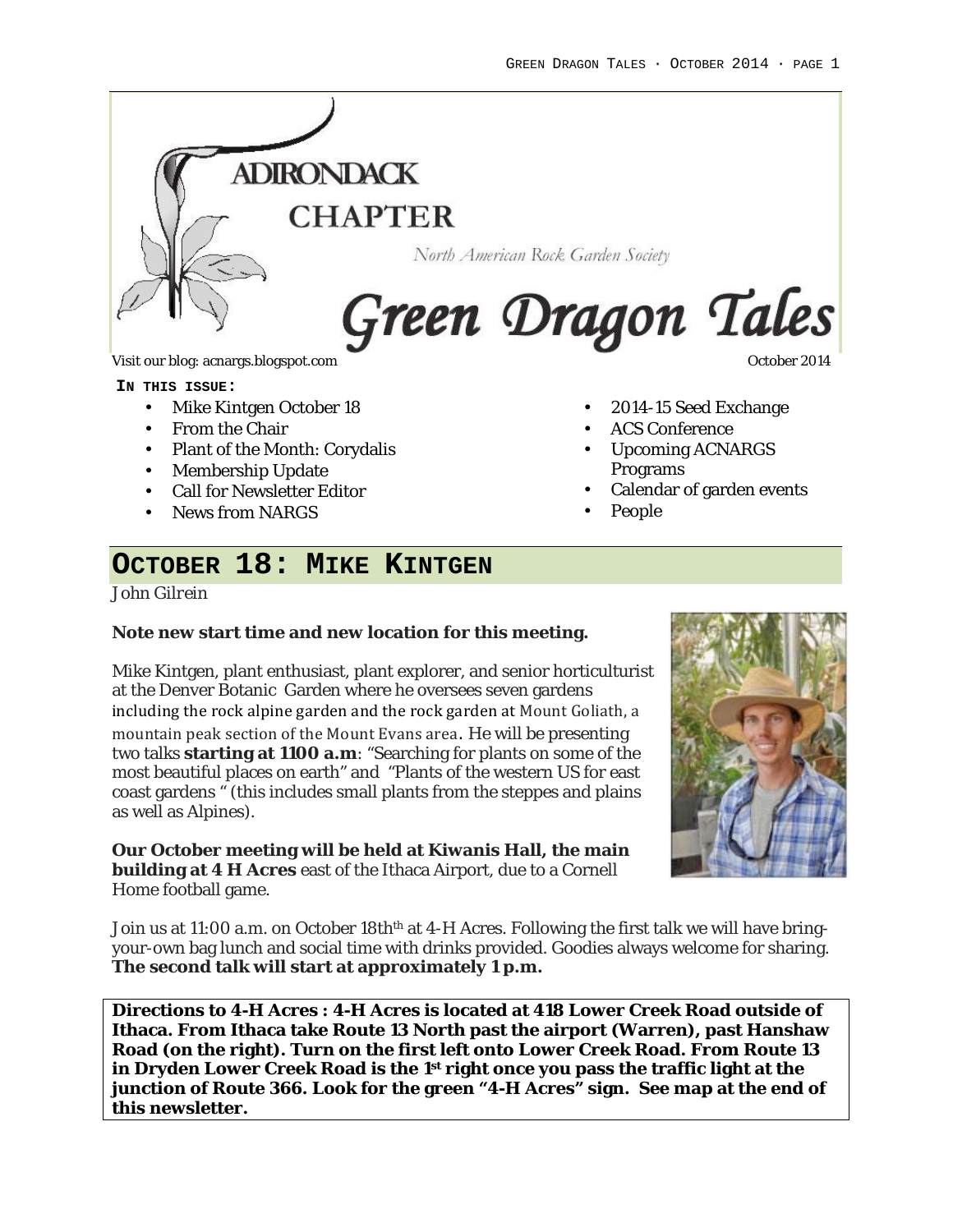## **FROM THE CHAIR**

#### *Carol Eichler*

My husband got the call Thursday morning. The contractor would be coming the next day to install our replacement septic system. 24 hours notice to get ready…except we didn't have any details about where the system would be placed, just an inkling of the mess we should expect.

I say inkling because back in late July when the old system failed, we put in a call to our contractor and he came with a backhoe and someone from the county health department. That time it was about 30 minutes notice. An hour later we had a 3-foot test hole, a long, deep overflow trench leading from the old septic tank, and mounds of soil and compacted earth.

Back to the present, my husband and I spent a good part of the next 24 hours moving plants and stone from the front walkway and speculating where the excavations would be, once the outflow pipes left the house. I was so focused on doing what had to be done I never took any "before" photos. Darn.

In the end the contractor got delayed and the work didn't start until Monday. So now the fun begins rebuilding the gardens. I'm sure the plants will go in a lot slower than they came out.

To look on the bright side, I didn't have to move any trees or shrubs, the system design missed most of my gardens, and I won't have to live through this experience ever again (I hope!). And by the time of our October meeting, the ordeal will be over!

Our October meeting is a very special one. **Note the different location – 4-H Acres – and different time since he's presenting 2 talks. Look elsewhere in this newsletter for the details.**

I hope to see you there!

**Carol**

## **PLANT OF THE MONTH: CORYDALIS SOLIDA**

*John Gilrein*

Our October POM is Corydalis solida. Corydalis is a huge genus of plants in the poppy family, Papaveraceae. The similarity is more evident with bleeding hearts and Dutchman's breeches than with poppies. C. solida is native to a wide area of Europe, from western Europe to the Ural mountains, and Scandinavia to Italy.

C. solida grows from bulblike corms. The standard color is a mauve purple, which we previously had as a POM. Now named varieties are available in specific colors. We will have 2 varieties for our POM, 'Beth Evans' a pink, and 'George Baker' a red, from Brent & Becky's bulbs in Gloucester, Virginia. Beth Evans was the wife of an alpine gardener at the Royal Botanic Garden Edinborough; George Baker was a mountaineer. C. solida is very easy to grow, and spreads by seed. Reading about its height, hardiness, and cultural preferences could make one confused, as there is inaccurate/conflicting information on the internet. C. solida is tolerant of many soil types and variable pH, hardy to at least Zone 4, and it is a spring ephemeral, going dormant (estivating) in the summer. It can be planted with other perennials that would overshadow it later in the season. General planting recommendation would be humus rich soil in part shade, though it would do fine in ordinary soil in full sun, since it's dormant by the time the soil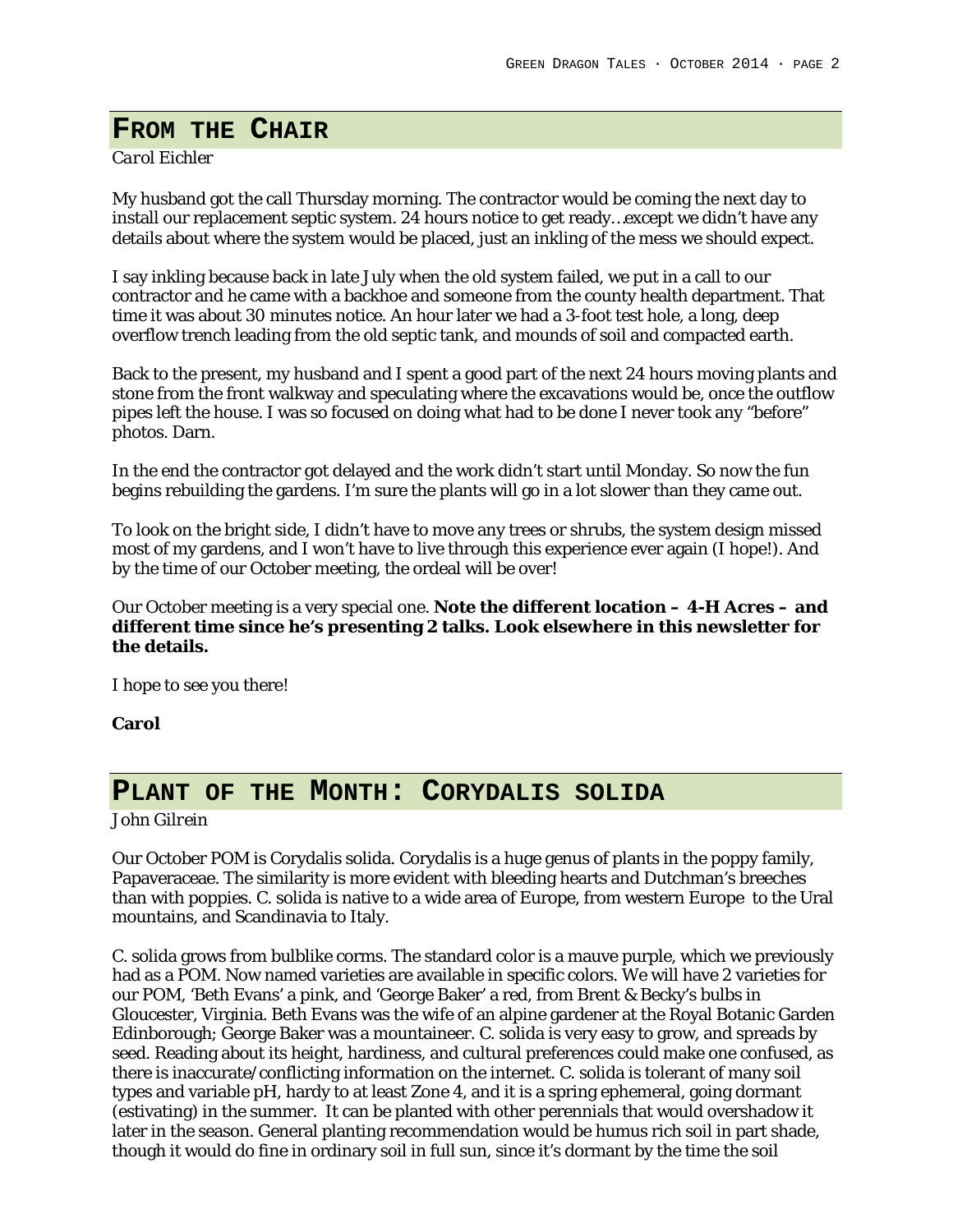normally dries out. Plant 4 to 5 inches apart, and around 3 to 4 inches deep. Height is 6 inches or so. If you do not want mixed colors, plant each variety in a separate area (though bees may cross pollinate them).



Corydalis George P. Baker (red) Photos courtesy of Brent & Becky's Bulbs

Corydalis Beth Evans (pink) Photo courtesy of Brent & Becky's Bulbs



Plant of the Month is a

member benefit, partially subsidized by your dues, to provide additional encouragement to attend meetings and expand the horizons of our members. The goal is to coordinate the plant of the month to the meeting topic, though sometimes that is not possible. Please send suggestions for Plant of the Month to John Gilrein.

### **MEMBERSHIP UPDATE**

#### Mary Stauble

Please welcome new member Marlene Kobre from Ithaca who joined at the September meeting! Our membership for 2014 now stands at 71 members. That's one more than last year and 3 fewer than in 2012. We have 49 individual members, 12 household memberships, 8 individual life members and 1 household family membership.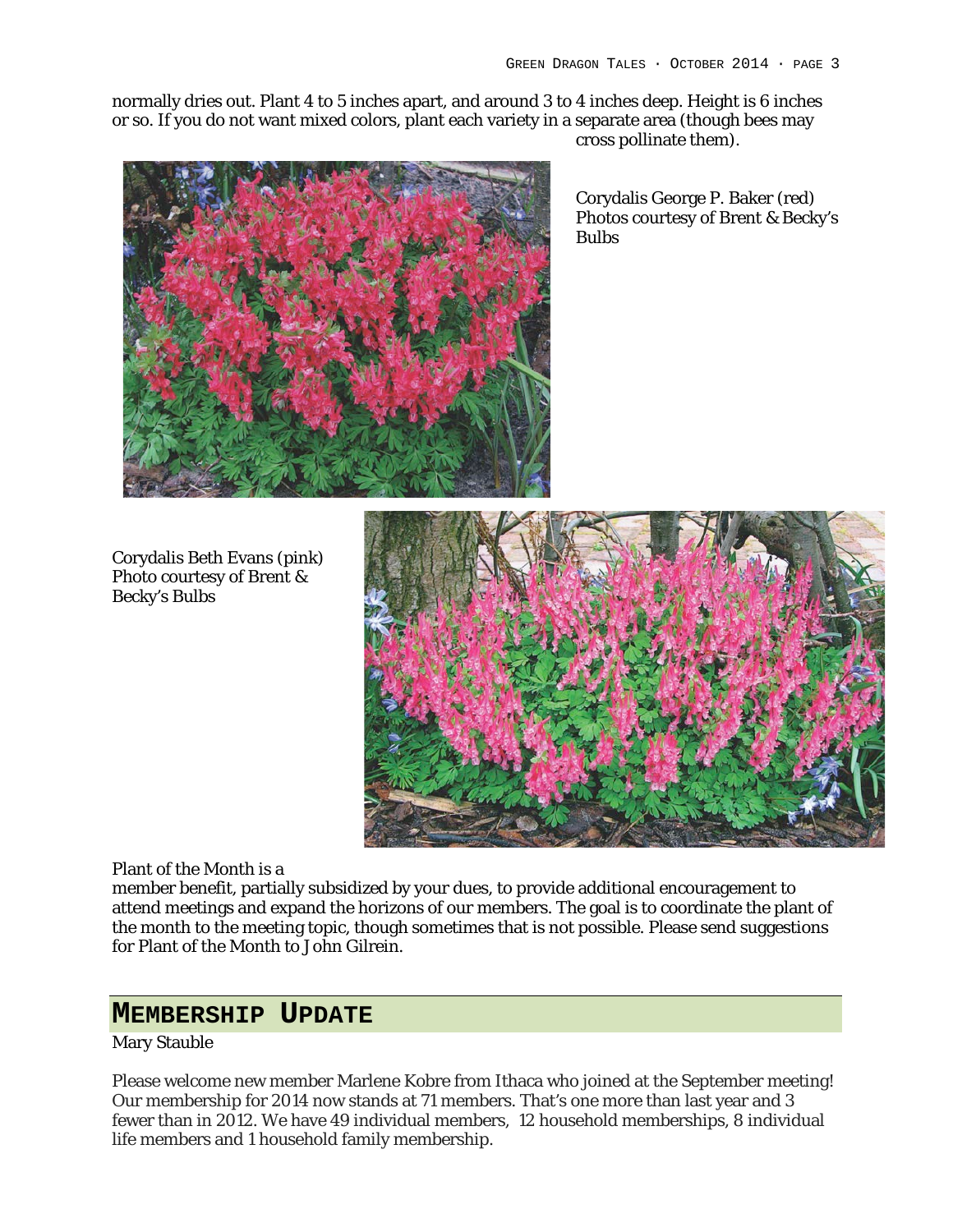Our 2014 Member Directories are out! You received it electronically via email or for those who have opted to receive the newsletter by snail mail, the directory was sent to you by parcel post last month.

## **NEWSLETTER EDITOR NEEDED**

Want to contribute to your rock garden chapter in a meaningful way? Please consider signing up as newsletter editor for next year. Kathy has done a terrific job setting up a template and our contributors are very reliable at submitting their articles on time so that pulling the newsletter together is a cinch. The newsletter is constructed from a MS Word document which means our editor should have some basic computer skills (but certainly not desktop publishing).

The newsletter is an important communication tool to keep our members informed about upcoming meetings and engaged in the activities of our Chapter. That means it is essential that our editor be timely in getting the newsletter completed so that it can sent out and posted online. Mary Stauble and Craig Cramer take care of newsletter distribution.

Carol Eichler has agreed to fill in as editor for the remainder of this year. Please contact her if you are interested in this position for the 2015 program year.

## **NEWS FROM NARGS**

*Carol Eichler*

By all reports the National Conference in Santa Fe was a great success. (No, I didn't attend) Matt Matthus' blogged about it here. (http://www.growingwithplants.com/2014/09/sante-febotanizing-forest-and-sub.html)

Speaking of Matt he was elected as the new NARGS President and Betty Ann Spar was elected Vice-President. Three new Board of Directors were elected as well: Brian Carson, Payayoti Kelaidis, and David White.

Mark your calendars now to attend the next National Conference in Ann Arbor, Michigan on May 7-10. The meeting host will be the NARGS Great Lakes Chapter. While they haven't revealed the details, they are expecting three outstanding speakers and daytime visits to some of the excellent gardens that abound in that part of Michigan. There will also be a post-conference trip to the Upper Peninsula – an unusual opportunity, and one that promises to be quite exciting.

## **TIME TO THINK SEEDS**

#### *Carol Eichler*

Yes, it's that time of year… again. Time to think about the NARGS Seed Exchange. Joyce Fingerut reminds us all that now is the time we should be collecting and packaging our own seeds from our gardens, or from the wild.

She has asked our Chapter to help in dividing and re-packaging the donated seeds, as we have done for the last 2 years. Because of such a receptive response from our members at last month's meeting, we are prepared to help out again this year.

While more information will be forthcoming this is what we can expect: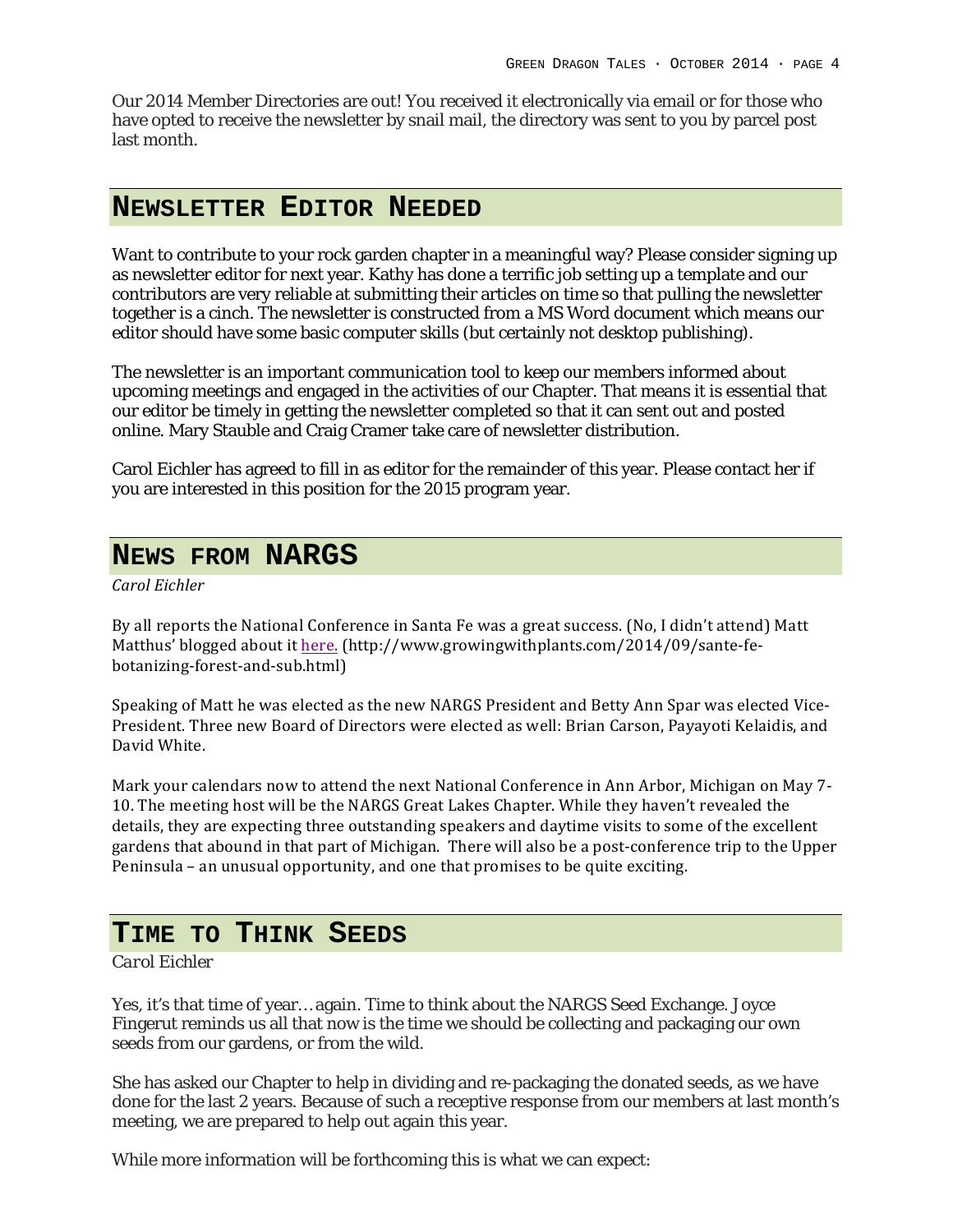- The seeds and packaging supplies are mailed to our Chapter Coordinator just before Thanksgiving.
- We will handle 150 taxa, the same number as last year.
- So that no one group gets stuck packaging the same items each year (this is how we learn what seeds look like) we will receive seed from a completely different alphabetical range.
- We need to complete our phase of packaging on or around January 1<sup>st</sup> so basically we have a "long month" to complete our assignment.

NARGS is very appreciative of our commitment as one step in a rather complex and remarkable process that the NARGS Seed Exchange represents- relying as is does on hundreds of people and thousands of hours for its success. Many of our members find it to be a rewarding way to support NARGS… and have fun besides.

I am looking for someone in the Chapter to step up as Coordinator this year. Basically, the Coordinator is responsible for receiving the seed, providing temporary storage (3-4 smallish boxes), scheduling work sessions (reserving a work space, collecting sign-ups, etc.), and lastly, sending the packaged seed onto the distribution phase on schedule. This is a short-term commitment requiring minimal time and a great way to support our Chapter! Plus National offers very detailed instructions so nothing is left to guesswork. Please contact Carol Eichler.

# **A CONIFER-FUL WEEKEND**

*Carol Eichler*

At least 4 ACNARGS were caught "playing hooky" instead of attending the Chapter's September program, but it was for a good reason. They were attending the American Conifer Society Regional Meeting in Rochester and the location and agenda were just too tempting to pass up.

The Meeting was kick-started Friday evening with the keynote speaker, Rich Eyre of Fox Willow Pines Nursery in Woodstock, Illinois. The man is knowledgeable, inspirational, and most of all a storyteller who really got our taste up for viewing some of these wonderful conifers he spoke of



*Sciadopitys verticilatta cultivar, Umbrella pine, in hypertufa planting at Jerry Kral's garden*

up close and personal.

Bright and early Saturday the 158 of us in attendance boarded 3 buses transporting us to 4 amazing and different gardens. After spending time at the Pinetum at Highland Park we ventured to Jerry and Karen Kral's garden. Speculation as to how so many of us would "fit" in his city garden was soon dispelled because of the many intimate "rooms" he has created in a surprisingly small space. There's so much detail to see the space didn't seem small at all.

#### We proceeded to see

more amazing gardens. Because of my bias towards rock gardens I really appreciated David Swinford's aptly displayed dwarf conifers at eye level along a concrete ledge/wall. Brooke Henninger created an intimate retreat with her small lot using conifers of various shapes, sizes and gradations of soothing green. Notably her design omitted the use of blues and yellows that other gardens commonly used. Lastly but certainly not least was Merton Bohonos' garden where welltended bonsai framed his patio. Interestingly but perhaps not surpisingly, he used bonsai techniques – training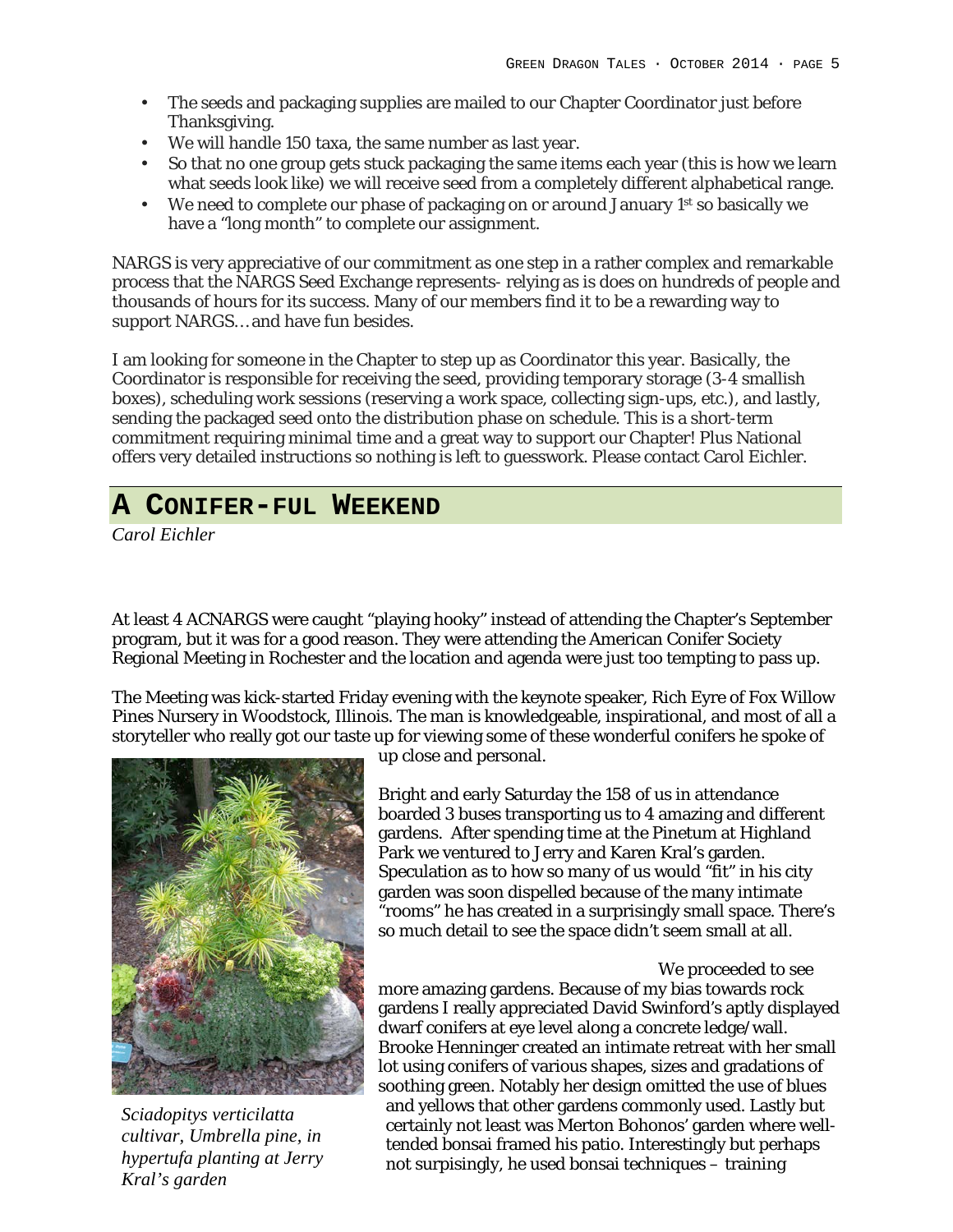growth above and pruning roots below ground - to shape and limit the growth of his conifer beds.

That meeting concluded with dinner and annual auction and raffle, which raises funds for their scholarship program. The bidding wars over choice conifers – many of them not available in the trade and truly one-of-a-kind (many selected from the late Dennis Dodge's Bethlehem Nursery in Connecticut) - and companion plants such as Japanese maples and gingkoes brought top dollar prices. Rock garden people aren't the only gardeners who go crazy over plants.

Sunday morning a tailgate sale was held with 7 nurseries represented including several familiar ones from the Rochester/Syracuse area but also ones from Connecticut, Tennessee and another from Oregon. Plants, plants, and more plants were available for purchase.

The meeting was great fun and very inspirational. Conifers are great complements in the rock garden, especially the miniatures that by definition grow less than 1 inch a year. Next September ACS is holding its annual meeting in Sonoma, California. It's on my calendar.



*Betsy Knapp built tufa garden at Jerry Kral's.*

*As a footnote: I was pleased to meet up with Art Trimble who as 90-something is still very active as a docent at Highland Park and no doubt active in the greater Rochester garden community. Art was a member of our Chapter until the Genessee Valley was formed. These days driving to Ithaca is too much for him but I hope he might invite others from Rochester to join us for our October meeting and thus provide transportation for him to attend.*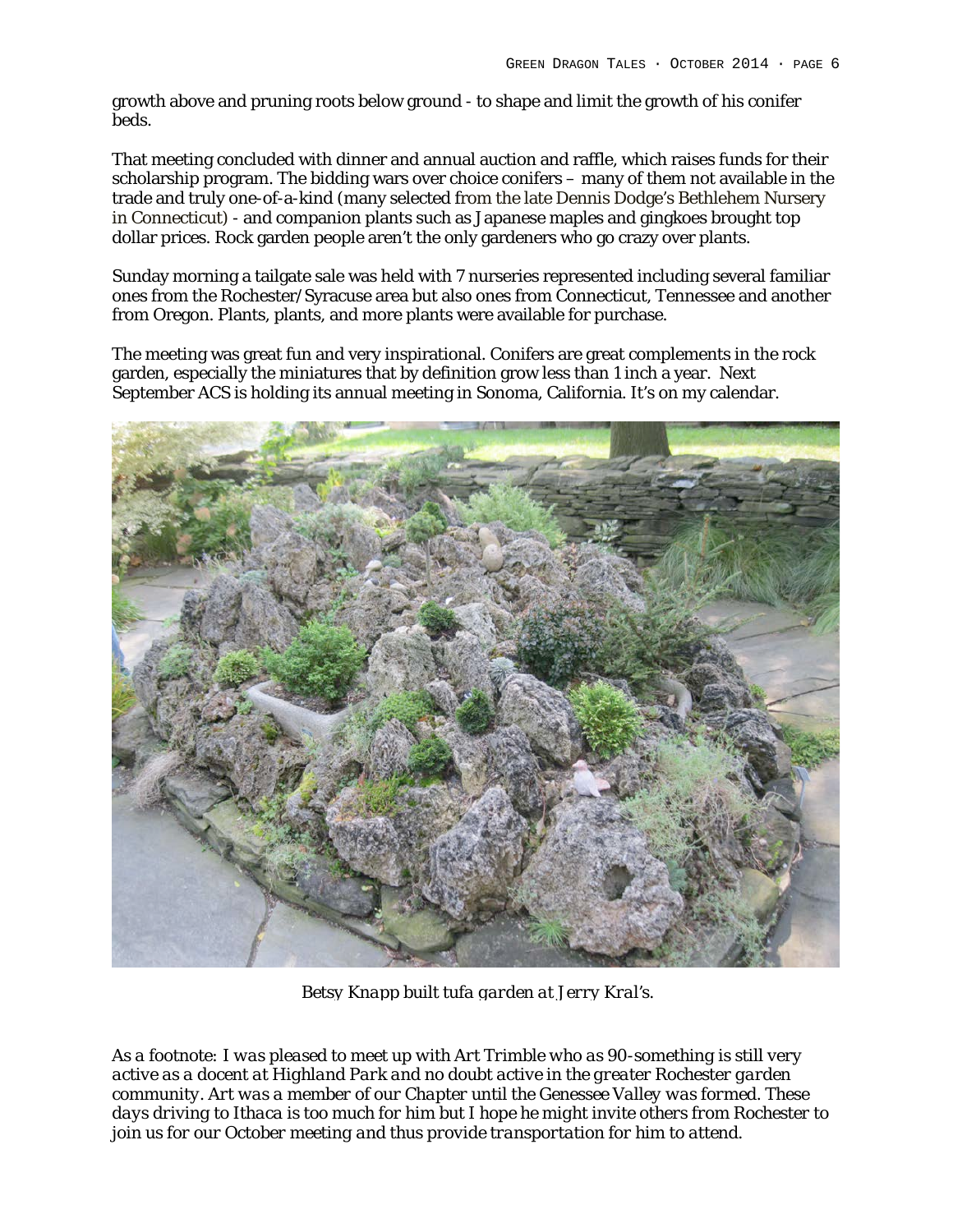# **UPCOMING ACNARGS PROGRAMS**

*Mark your calendars! Unless otherwise specified, all local events start with a brown bag lunch at noon with the program following at 1 pm, and take place at the Whetzel Room, 404 Plant Science Building, Cornell University, Ithaca, NY (see map on the last page).*

**October 18:** Mike Kintgen, Rock Gardening, and Alpines of Colorado and Wyoming at 4-H Acres, 418 Lower Creek, Ithaca, NY (see map on last page of this newsletter) **November 8:** John Gilrein, A Tour of Newfoundland, Annual Meeting and Dish-to-Pass, location to be determined (watch for announcement in the November newsletter) December dates TBD: Seed packaging session(s): sign-up at Oct. and Nov. meetings February 21: Member's Share; more information will be forthcoming

Details as we learn them will be included in future newsletters, our blog, **acnargs.blogspot.com**, and our Facebook page, **http://www.facebook.com/acnargs**.

#### **CALENDAR OF GARDEN EVENTS**

**Oct. 2-26:** Kiku: The Art of the Japanese Garden, New York Botanical Garden, Bronx, NY **Oct. 8:** PERSONAL REFLECTIONS ON NATURAL HISTORY AND CONSERVATION AT MALLORYVILLE BOG by Bob Beck; Finger Lakes Native Plant Society (FLNPS) Lecture, 7 p.m. Unitarian Church Annex, Buffalo St. Entrance

**Oct. 15:** Personal Habitat: Creating a Haven for Wildlife (and Yourself) by Julie Zickefoose, Plantations Lecture, 7:30 p.m. Statler Auditorium

**Oct. 18:** FLNPS ANNUAL SEED COLLECTION OUTING led by Krissy Boys, Meet at CCE at 1pm

**Oct. 20,** 6:30-8:30 pm: Getting Your Landscape Ready for Winter at Tompkins County Cooperative Extension (TCCE)

**October 29:** "A Living Sympathy with Everything That Is" by Scott Peters, Cornell Plantations **Lecture, 7:30 p.m. Statler Auditorium**

**Nov. 10 - Nov. 22:** 3rd Annual Leaf Swap and Compost Giveaway, at TCCE

**Nov. 12:** An Introduction to Classical Bonsai Art by William N. Valavanis, Cornell Plantations Lecture, 7:30 p.m. Statler Auditorium

**Nov. 19:** ICE AGES IN THE FINGER LAKES. Lecture by David Barclay, SUNY Cortland,

(FLNPS) Lecture, 7 p.m. Unitarian Church Annex, Buffalo St. Entrance

#### **RESPONSIBLE PEOPLE/2014 BOARD MEMBERS**

*If you want to volunteer, we'd love to hear from you!* Chair: Carol Eichler, **carolithaca@gmail.com** Program: John Gilrein, **basecamp@alum.syracuse.edu** Program Committee Members: Nari Mistry, **nbm2@cornell.edu** Secretary: Mary Stauble, **mes2@cornell.edu** Treasurer: BZ Marranca, **mmm10@cornell.edu** Plant Sales Chair: David Mitchell, **dwm23@cornell.edu** Plant Sales Committee Members: Michael Loos, BZ Marranca Plant of the Month: John Gilrein, **basecamp@alum.syracuse.edu**, Karen Hansen Membership: Mary Stauble, **mes2@cornell.edu** New Member Hospitality: Terry Humphries, **terryh@workingsolutionsrome.org** Newsletter Editor: Carol Eichler (temporary through 2014), **carolithaca@gmail.com** Newsletter Assistant: Pat Curran, **pc21@cornell.edu** Webmaster, Program Tech: Craig Cramer, **cdcramer@gmail.com**